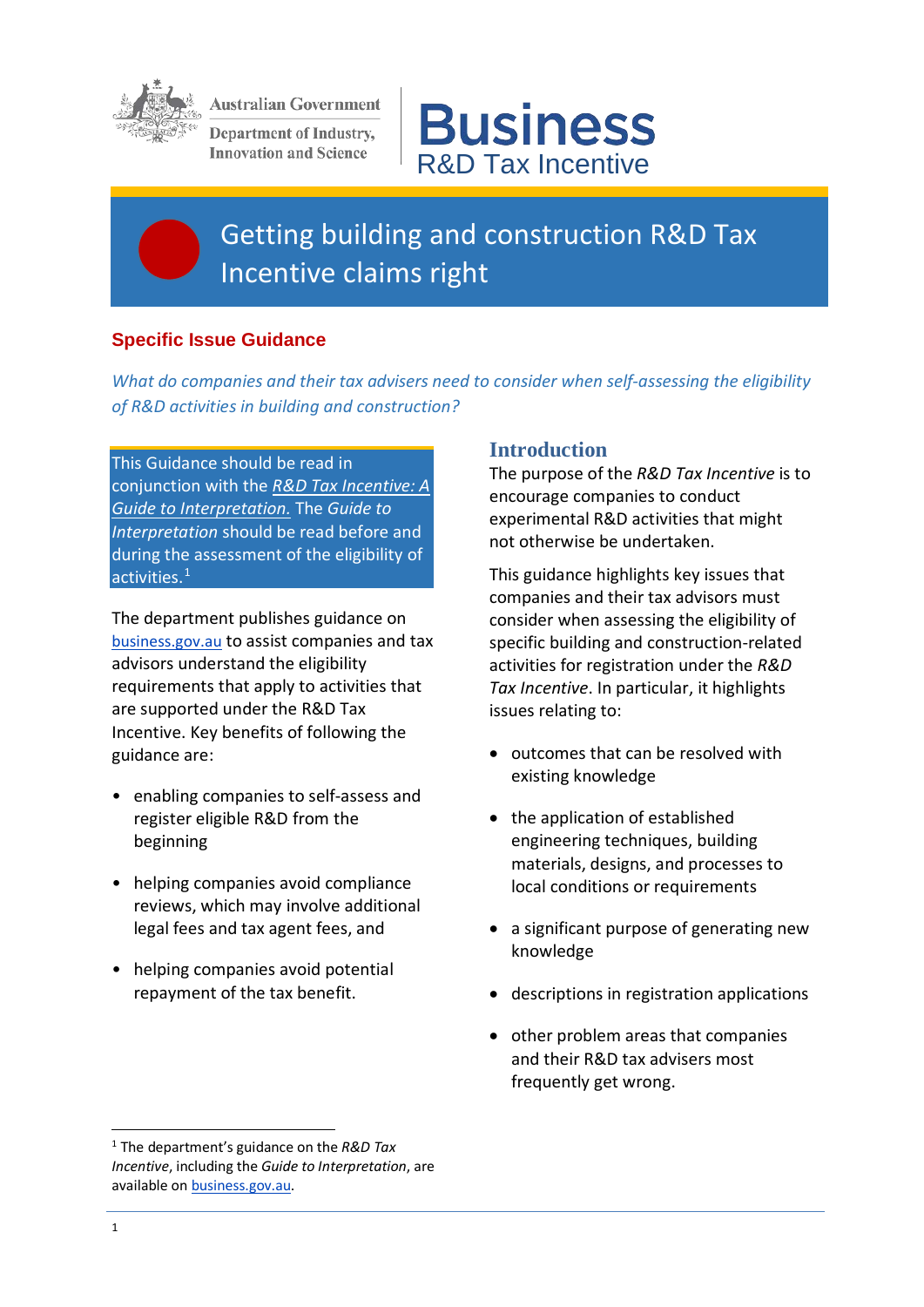To apply to register R&D activities, a company needs to consider each of its activities and assess which of them are:

- eligible core R&D activities<sup>[2](#page-1-0)</sup>
- eligible supporting R&D activities, [3](#page-1-1) and
- ineligible activities that cannot be registered with the *R&D Tax Incentive*.

To self-assess the eligibility of their activities, companies must understand and apply the definition of eligible R&D activities under the *R&D Tax Incentive* to each of those activities.

Only activities that are self-assessed as eligible R&D activities can be registered with the Department of Industry, Innovation and Science (the department) under the *R&D Tax Incentive*.

Registrations of activities conducted by companies in the building and construction sector are subject to the same eligibility tests for the *R&D Tax Incentive* as activities conducted in any other sector. However, in claiming expenditure on any registered activities, companies must recognise that **expenditure incurred on acquiring or constructing all or part of a building is specifically excluded**. [4](#page-1-2)

## **Summary**

Companies must describe in writing their core eligible R&D, in accordance with the definition of a core R&D activity listed in the *Income Tax Assessment Act 1997*. This may involve developing new ways to overcome specific technical or scientific challenges.

Eligible core R&D is not learning how to use existing products, technologies or techniques in the manner in which they are designed to be used. Eligible R&D is not using such products, technologies or techniques in a different location.

Eligible R&D does not involve deciding which of those known technologies to apply to a challenge in the building and construction industry.

When companies choose to register R&D activities relating to the building and construction industry, they must demonstrate for each core R&D activity they wish to register:

- how the experimental activity was carried out
- that the activity was for the development of a new or improved product or process
- that the activity was conducted for a significant purpose of generating new knowledge
- how the activity applied a systematic progression of work, and

<span id="page-1-0"></span><sup>2</sup> Under section 355-25(1) of the *Income Tax Assessment Act 1997*.

it, even if it is incurred on R&D activities, and also regardless of any other detail about the circumstances in which it is incurred. The exclusion is not limited to expenditure on capital account, or to expenditure incurred by the owner or purchaser of the building. See section 355-225 of the *Income Tax Assessment Act 1997*.

<span id="page-1-1"></span><sup>3</sup> Under section 355-30 of the *Income Tax Assessment Act 1997*.

<span id="page-1-2"></span><sup>4</sup> This includes expenditure incurred on part of a building, extensions, alterations and improvements. The exclusion applies to all expenditure of this kind regardless of who incurs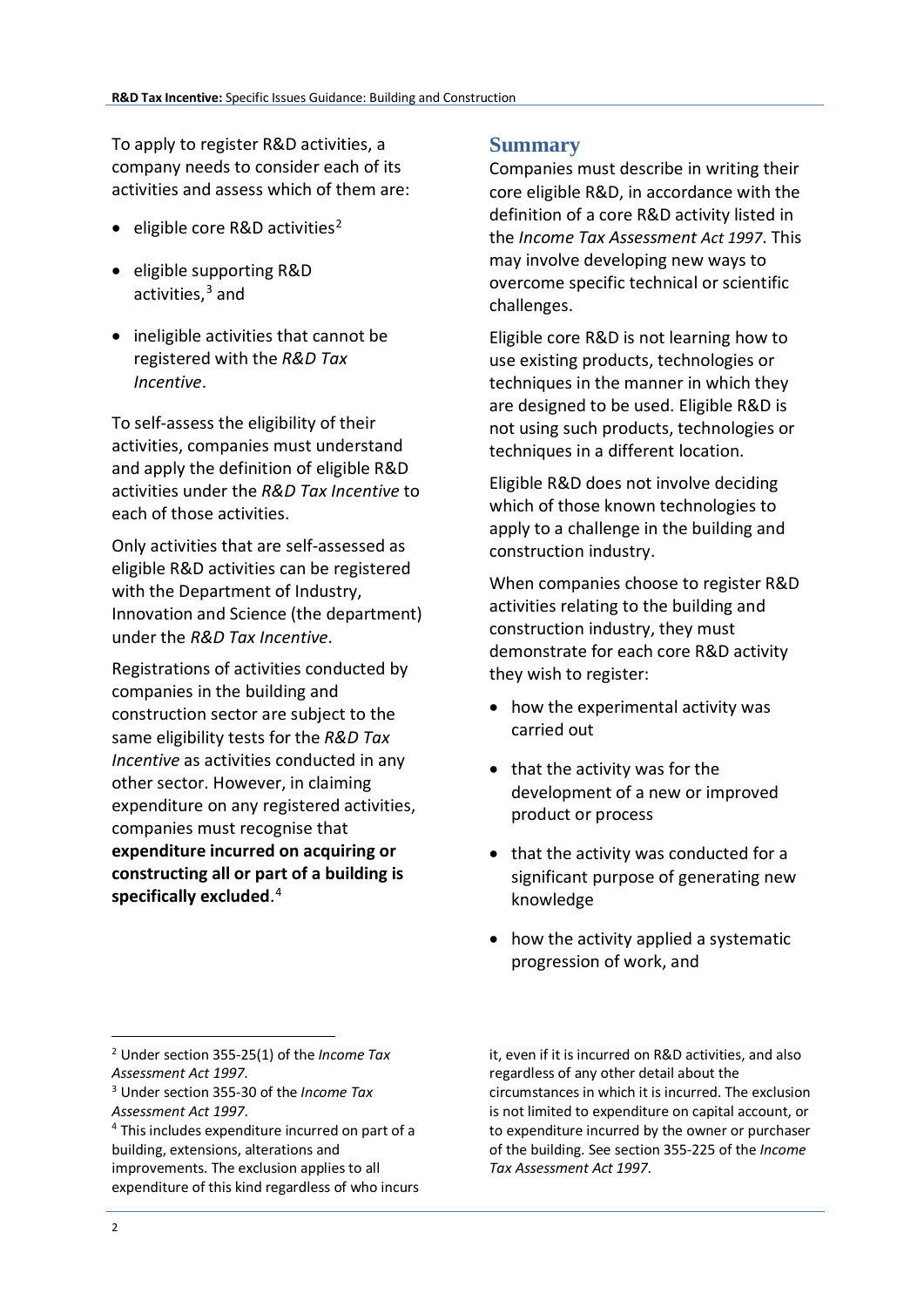• that the outcomes could not be known or determined in advance on the basis of current knowledge, information or experience.

Companies must clearly explain the activities and support the explanation with evidence.

It will not be sufficient for a company claiming a core R&D activity to just rely on propositions such as:

- an activity is experimental with an outcome that cannot be known or determined in advance because it is an application of established engineering techniques, building materials, designs, and/or processes to unique local conditions or requirements
- the design of a structure is experimental because it was developed with the use of predictive modelling software or calculations
- the whole project is eligible because there is a smaller portion of R&D within the project
- the company's internal expertise does not know or cannot determine the outcome of an activity, so the outcome of the activity cannot be knowable or able to be determined in advance.

## **Activities that are eligible under the R&D Tax Incentive**

### **Core R&D activities**

#### **Role of the experiment and hypothesis**

Activities that are eligible for support under the *R&D Tax Incentive* fall into two categories: core R&D activities<sup>[5](#page-2-0)</sup> and supporting R&D activities.<sup>[6](#page-2-1)</sup>

Core R&D activities are activities that involve an experiment that is conducted in a systematic and planned manner. They will be designed around a specifically targeted and developed problem statement—called a hypothesis—that proposes a relationship between variables which would be proven right or wrong by observing and evaluating the results after conducting the experiment.

A core building and construction-related R&D activity could include, for example, $<sup>7</sup>$  $<sup>7</sup>$  $<sup>7</sup>$ </sup> experiments necessary to develop and test new or improved products or processes in:

- construction materials or fittings materials
- waste disposal or treatment
- decontamination treatments.

 $<sup>7</sup>$  These examples are not prescriptive and are only</sup> offered for illustrative purposes. The full eligibility criteria must be considered for each activity that is being self-assessed for eligibility as a core R&D activity.

**.** 

<span id="page-2-1"></span><span id="page-2-0"></span><sup>&</sup>lt;sup>5</sup> For the words used in the legislation see section 355-25(1) of the *Income Tax Assessment Act 1997*. <sup>6</sup> For the words used in the legislation see section 355-30 of the *Income Tax Assessment Act 1997*.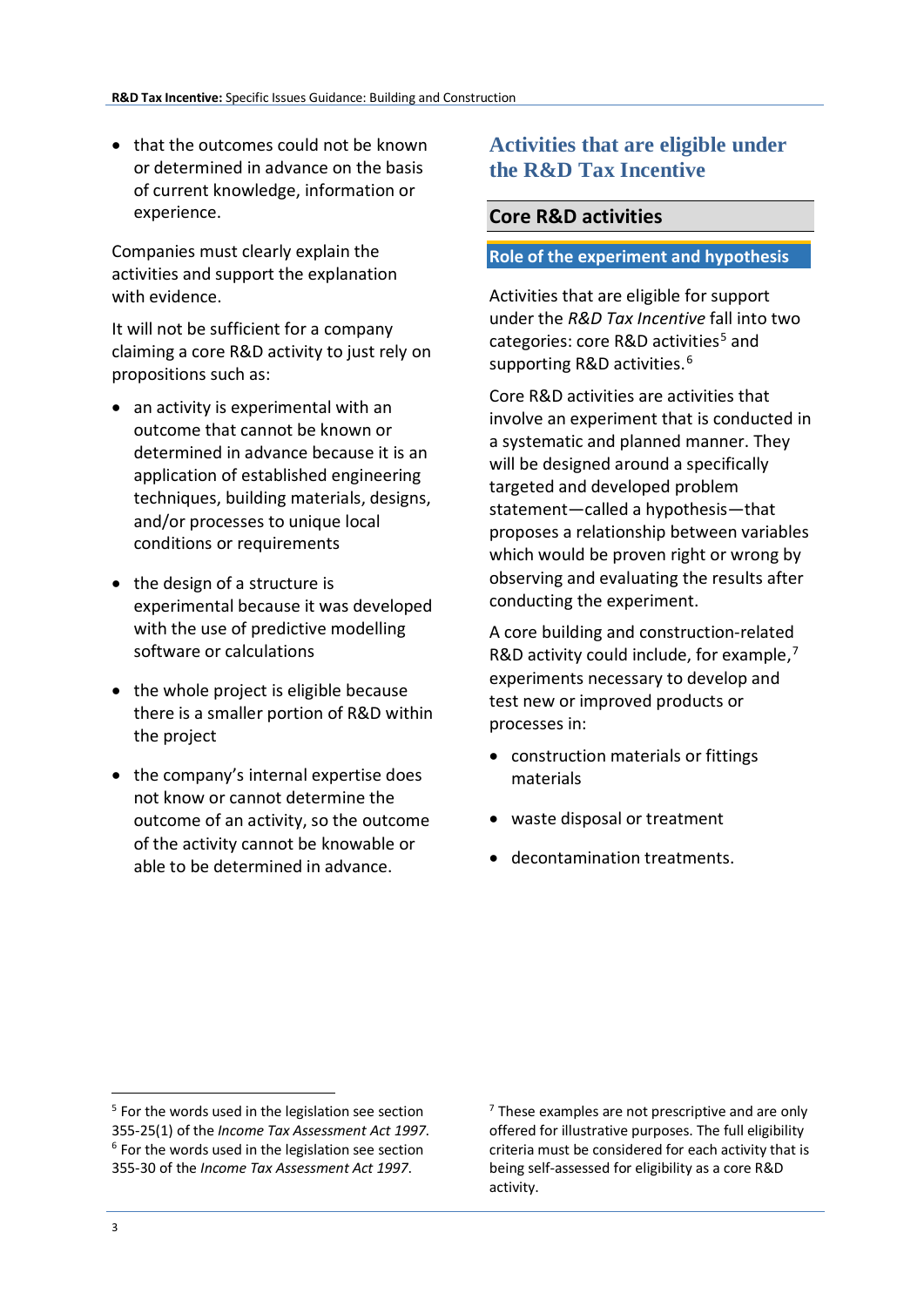#### **Generating new knowledge**

Core R&D activities must be undertaken for at least a significant purpose of generating new knowledge about whether the hypothesis is right or wrong.

A competent professional in the relevant field must not be able to know or determine the outcome of a core R&D activity in advance with the current knowledge, information or experience reasonably available to them.

### *1. Outcomes that can be resolved with existing knowledge*

The existence of a technical challenge in a project does not necessarily identify a need for R&D that meets the requirements of the legislation. In many cases technical challenges can be resolved by applying existing engineering or scientific knowledge and expertise (e.g. through activities of 'design', or 'predictive modelling', without conducting experiments). These cannot be core R&D activities.

The experiments in core R&D activities are undertaken because there is no other way to discover the knowledge that is needed to resolve a technical problem.

When companies are self-assessing activities to determine whether the outcome of an experiment could be known or determined in advance, it is important that the department's guidance is consulted. On the topic of outcome, the department's *Guide to Interpretation* states:

*Whether an outcome can be known or determined in advance without applying a relevant systematic progression of work is judged by:* 

- *whether a competent professional in the field knows or can determine the outcome (i.e. whether the hypothesis is true or false), without conducting an experiment as part of a systematic progression of work*
- *on the basis of knowledge, information or experience that is publicly available or reasonably accessible, anywhere in the world (p11).*

If the outcome of a proposed core R&D activity can be determined without conducting an experiment, then it will not be an eligible core R&D activity. This applies to outcomes that can be determined by existing predictive modelling software; that is, the outcome is determined by the algorithms in the software which themselves form part of the existing knowledge base (i.e. the outcome is determined by existing knowledge).

#### *2. Applying established engineering techniques, building materials, designs or processes, to local conditions or requirements*

Activities that only apply established building materials, designs, or processes to local conditions or requirements are unlikely to qualify as core R&D activities. This is because they are part of the established knowledge base available to a competent professional in the field and the outcome of their application is known or able to be determined in advance. There is generally no new knowledge created through the application of established techniques to new sites. A competent professional would be expected to be able to resolve these challenges through the application of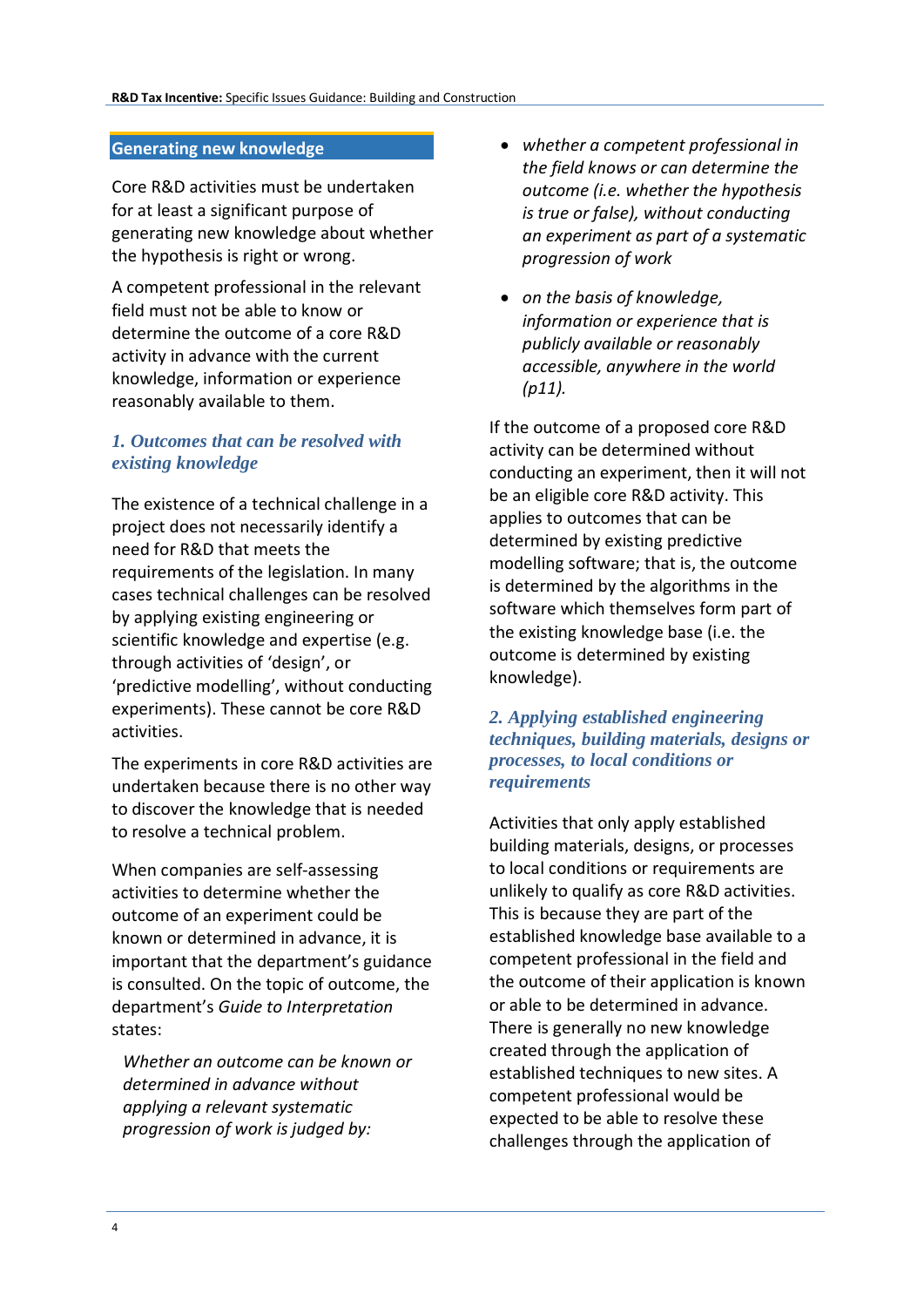existing knowledge, information and experience.

## *3. Not having a significant purpose of generating new knowledge*

Building and construction activities are generally undertaken for profit. This differs from the purpose of undertaking experimental activities (to gain new knowledge) and thus it should be easy to distinguish between the two.

While commercial and knowledge discovery purposes can co-exist in an activity, companies need to ensure that their ordinary business activities are separated from any R&D activities and that only R&D activities are claimed.

In addition to a purpose of generating new knowledge, companies may have commercial or other purposes for conducting core R&D activities. However, core R&D activities are required to have at least a significant purpose of generating new knowledge. The Administrative Appeals Tribunal found that:

*… the purpose of generating new knowledge must be more than an insubstantial purpose; it must be substantial enough to enable the activity to be accurately characterised as conducted for that purpose [JLSP and Innovation Australia* [2016] AATA 23 (22 January 2016) at 52].

Activities that are core R&D activities will be able to demonstrate coherent and planned design and execution, along with an identifiable and relevant knowledge gap. They are activities that were known or planned to be R&D activities at the time they were conducted. If the company was not intending to conduct R&D at the time the activities were carried out, then they will not have the requisite purpose.

## *4. Specific problem areas*

Registrations that the department has found to be ineligible include activities that were claimed to be core R&D activities however:

- the outcomes of the claimed 'experiments' could have been known or determined in advance by a competent professional
- the claimed core R&D activities applied well-known engineering techniques, processes and/or materials to particular sites
- the activities were purely for profit and did not have a significant purpose of discovering new knowledge.

#### **Projects are not eligible**

Eligible activities must be specific activities; eligibility does not apply to projects.

When conducting research and development, companies tend to think in terms of projects and project outcomes rather than in terms of the specific activities that the company conducts within and as a component of a project. However, the eligibility criteria under the *R&D Tax Incentive* require eligibility to be assessed at the level of specific activities.<sup>[8](#page-4-0)</sup>

During the self-assessment process, companies must be careful to recognise that eligibility under the *R&D Tax* 

activities are set out in sections 355-20 to 355-30 of the *Income Tax Assessment Act 1997*. Activities should be described in detail on the *R&D Tax Incentive* registration form.

<span id="page-4-0"></span><sup>8</sup> The *R&D Tax Incentive* is governed by Division 355 of the *Income Tax Assessment Act 1997* and sections 26 to 32 of the *Industry Research and Development Act 1986*. The eligibility criteria for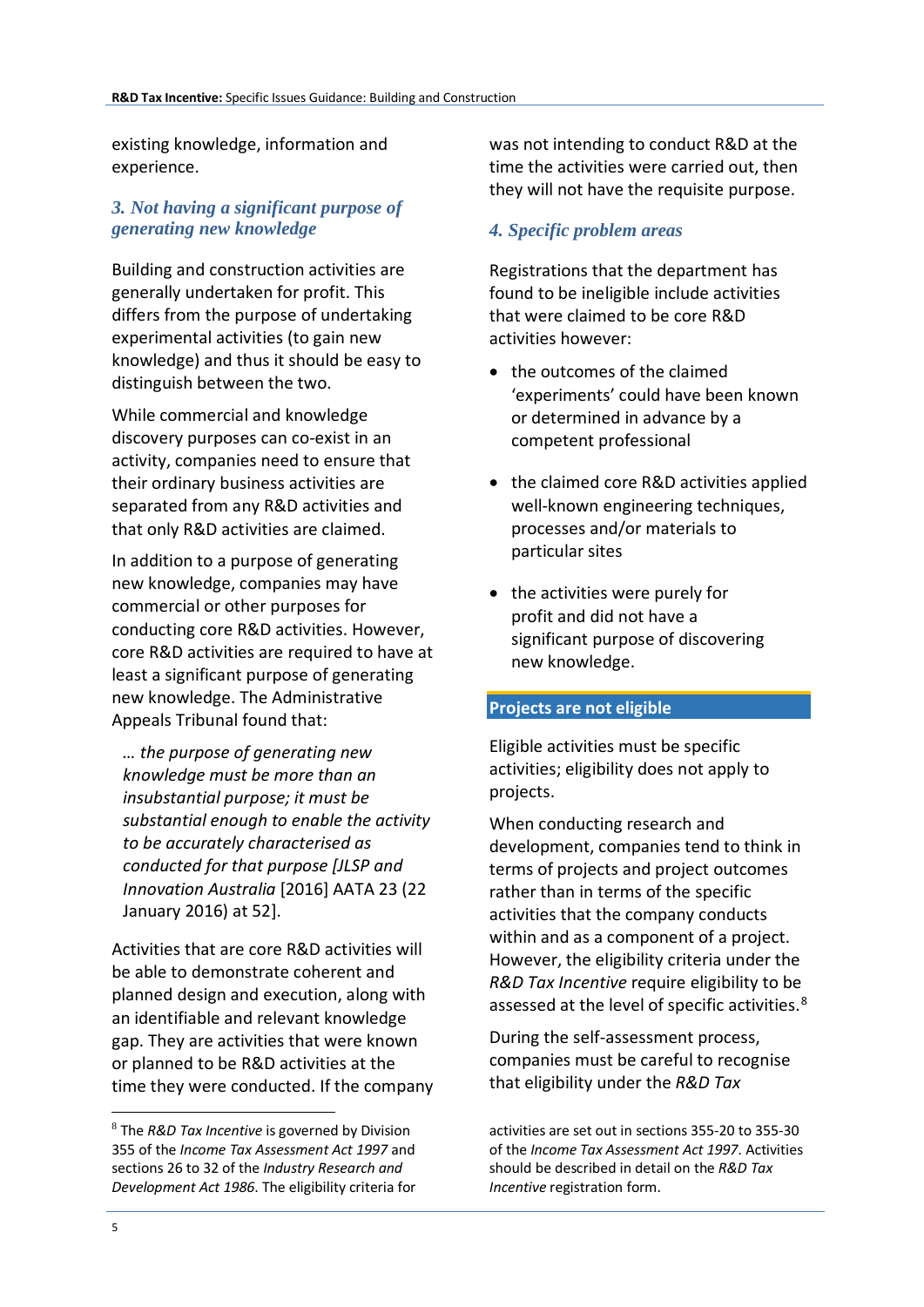*Incentive* is based on specific activities and not based on whole projects or large parts of projects.

It is very unlikely that all of the activities being conducted in a building and construction project would be eligible R&D activities. While companies may conduct some R&D activities as part of a project, that does not make the entire project an eligible R&D activity.

Self-assessment must identify specific experiments and separate any experimental activities, and activities that directly support them, from routine construction activities.

## *1. Specific problem areas*

The department has reviewed a number of registered building and construction activities and found they were not eligible for the *R&D Tax Incentive*.

In many cases, companies registering their activities describe their projects, and related commercial or operational problems, without providing sufficient details of R&D activities to meet legislative requirements under the *R&D Tax Incentive*.

#### **Self-assessment and registration**

### *1. Vague and non-specific descriptions in registration applications*

Activity descriptions in registration applications must be specific, clear and detailed to enable the department and the ATO to apply the legislation<sup>[9](#page-5-0)</sup> to those activities. Descriptions should be written in such a manner that a reader will be able to immediately and clearly understand what the applicant has done, for both core and supporting R&D activities. Using the headings in the legislation should help companies to explain how their activities meet the eligibility criteria.

Vague and non-specific descriptions of activities are not compliant with the department's Specific Issue Guidance *[How](https://www.business.gov.au/%7E/media/Business/RDTI/Research-and-development-tax-incentive-guidance-how-to-group-activities-PDF.ashx?la=en)  [should companies group R&D activities?](https://www.business.gov.au/%7E/media/Business/RDTI/Research-and-development-tax-incentive-guidance-how-to-group-activities-PDF.ashx?la=en)[10](#page-5-0)* which states:

*The most important point for a company to address in its registration is to specify what constitutes the activities, in a way that an independent person can understand what the activities consist of. The completeness of the description is critical to claiming because companies can only claim expenditure they have incurred on* [eligible] *registered activities. The more significant a component of an activity is in terms of eligibility or expenditure, the more important it is for the company to describe it clearly.* 

Vague and non-specific descriptions may result in a compliance review and associated delays in assessment of claims.

### *2. Failure to describe a relevant 'systematic progression of work'*

The activity descriptions that describe core R&D activities must include a clearly described and relevant systematic progression of work. Under the law, [11](#page-5-1) core R&D activities proceed from

<span id="page-5-1"></span><span id="page-5-0"></span><sup>&</sup>lt;sup>9</sup> The department administers the legislation concerning the definitions of eligible R&D activities and findings on activities, while the ATO administers the remainder of the taxation law, including whether expenditure is connected with a registered activity and whether it is eligible expenditure.

 $10$  The department's guidance products, including *How should companies group R&D activities?*, are available o[n business.gov.au.](https://www.business.gov.au/assistance/research-and-development-tax-incentive)

<sup>11</sup> Section 355-25 of the *Income Tax Assessment Act 1997*.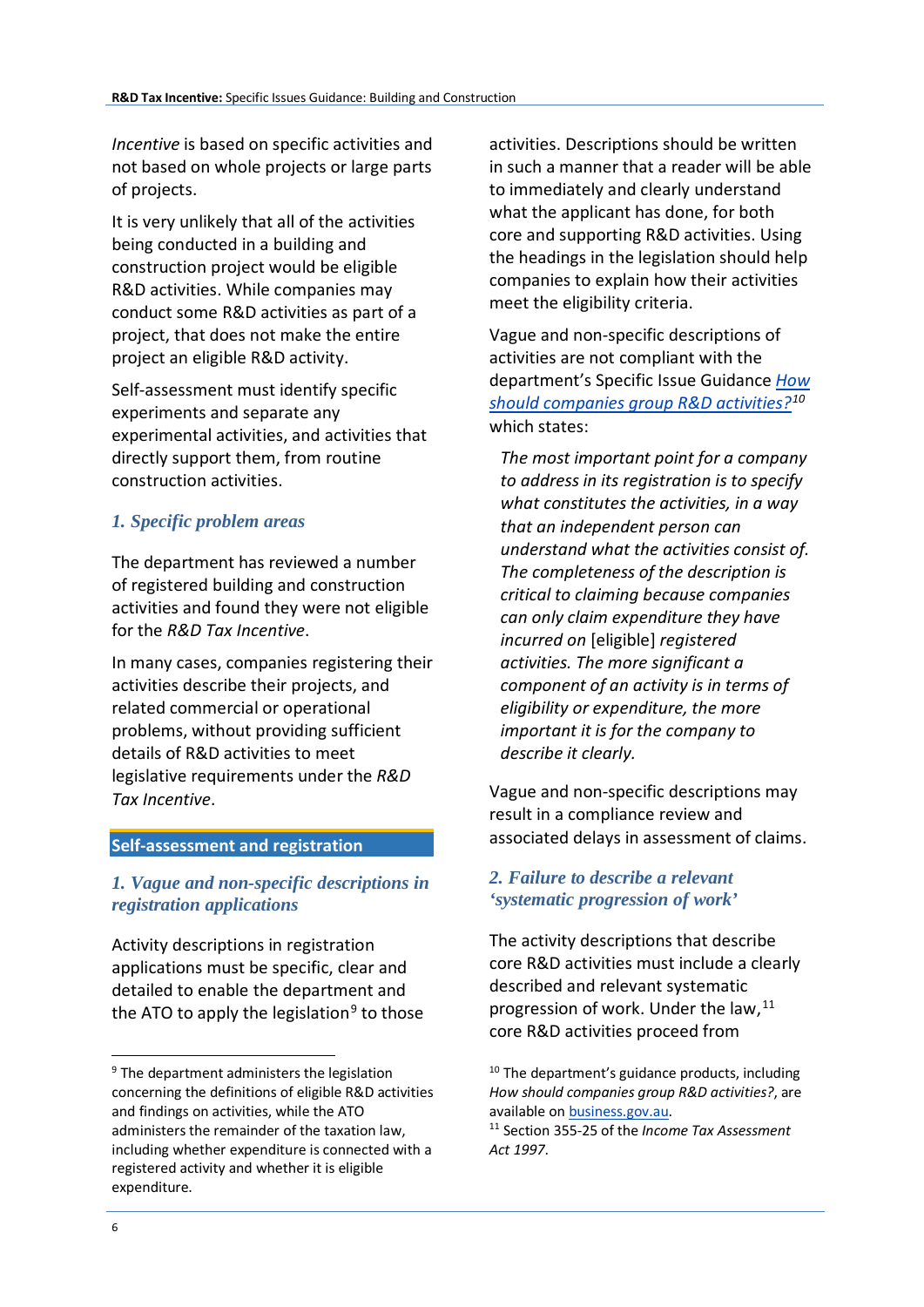hypothesis to experiment, observation and evaluation, and lead to logical conclusions as to whether a hypothesis is true or false (the 'systematic progression of work'). This must be evident and understandable in the registration application.

Identifying a relevant, systematic progression of work in a company's activities forms the basis of the selfassessment process to assess the eligibility of the company's activities for registration.

For activities being considered for eligibility as core R&D activities, selfassessment must focus on identifying the specific experiments that:

- investigate a clearly identifiable scientific or technical knowledge gap
- test a problem statement (the hypothesis) that aims to identify causes and effects relevant to solving the scientific or technical problem
- lead to conclusions about the idea being tested that were not able to be known or determined in advance by a competent professional in the field without conducting a hypothesis-driven experiment
- can be clearly characterised as being undertaken for a significant purpose of generating new knowledge to resolve the scientific or technical problem, and
- are more than collecting data but use a scientific approach that provides confidence that the experimental

outcomes, the conclusions about the idea that is being tested, are sound.

If an activity being considered by a company for registration as a core R&D activity includes activities that:

- have outcomes that could have been known or determined in advance by a competent professional
- do not clearly define an experimental process that could lead to conclusions about cause and effect in relation to a scientific or technical problem
- do not involve a hypothesis that addresses technical unknowns rather than simply commercial success or failure $12$
- do not have a significant purpose of generating new knowledge at the time they were conducted, and
- lead to conclusions about the hypothesis that could have been made by applying existing expertise or knowledge

there is a high probability that these activities will not be eligible for the *R&D Tax Incentive*.

It is critical that records are kept to show how the self-assessment process was undertaken and how the company concluded that the activities were eligible R&D activities.

## *3. Specific problem areas*

Some companies and their advisors are:

knowledge (a technical unknown) rather than commercial risk. The *R&D Tax Incentive* does not support activities where a significant focus of those activities is not on generating information to address a technical or scientific unknown.

<span id="page-6-0"></span><sup>&</sup>lt;sup>12</sup> All industry R&D is directed to resolving technical problems for implementation in commercial outcomes. However, the purpose of the *R&D Tax Incentive* is to support genuine experimental R&D where the inherent risk is due to a current limitation of technical or scientific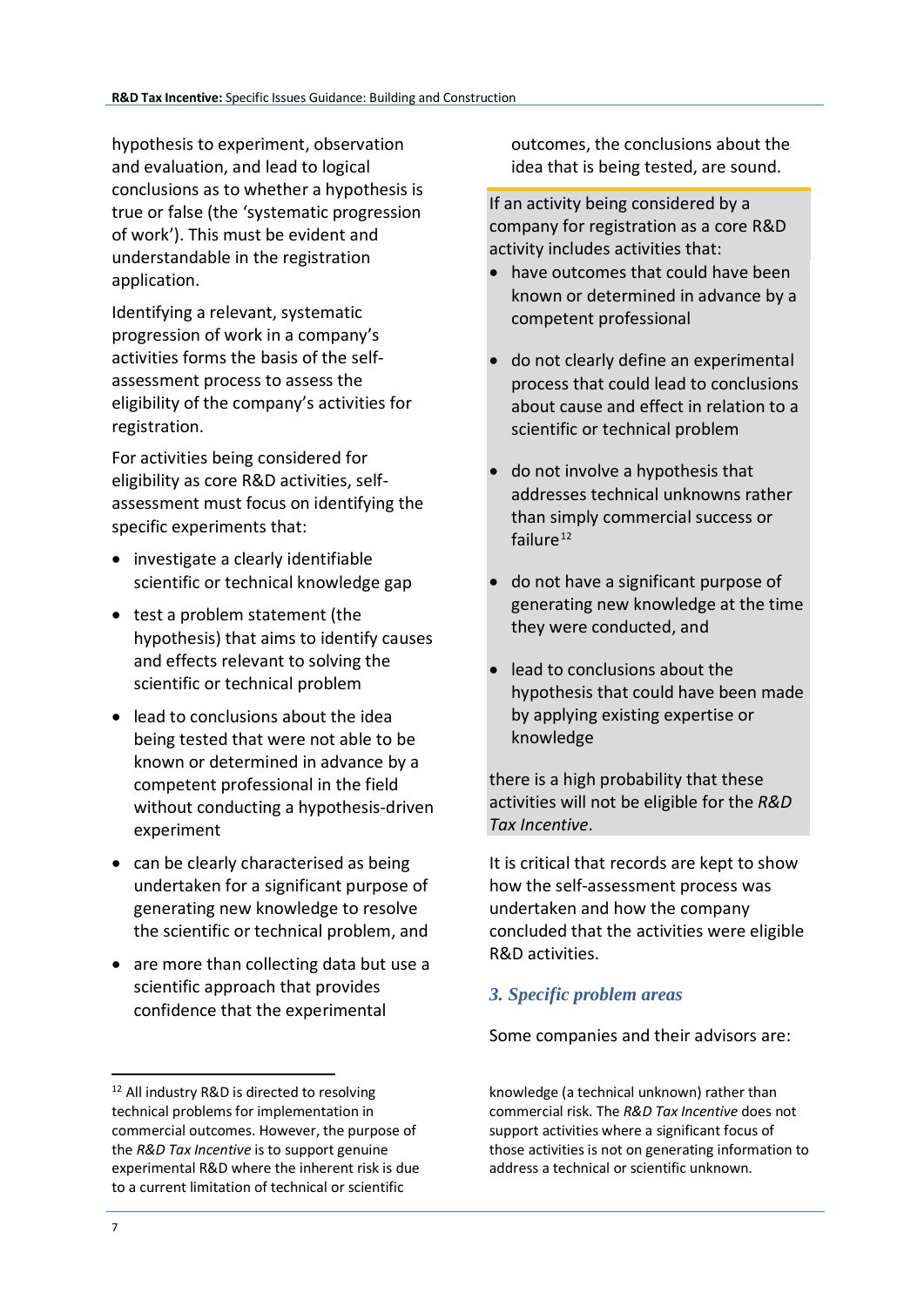- providing vague and non-specific activities in their registration applications which fail to describe what the company is doing and how the activities meet the eligibility criteria
- lodging registrations where the systematic progression of work required for a core R&D activity is not described, or not clearly described.

#### **Some activities are excluded**

Some activities are excluded from being core R&D activities by the legislation.<sup>[13](#page-7-0)</sup> Excluded activities may still qualify as supporting R&D activities if they meet the relevant requirements and are also undertaken for the *dominant purpose[14](#page-7-0)* of supporting a core R&D activity.

#### *1. Associated with regulatory compliance or standards exclusion*

During the course of building and construction projects, activities will be undertaken for the purpose of complying with regulations and standards. These activities are explicitly excluded from being core R&D activities. The *Guide to Interpretation* advises how broadly this exclusion applies:

*This exclusion will cover any activity carried out to meet a requirement in:* 

- *legislation*
- *regulations, or*
- *standards.*

*… This exclusion is not limited to activities which, for example, are necessary or essential in order to comply, but extends to cover* 

*activities associated with complying. For example, activities working out how to comply with a standard would be activities associated with complying.* 

*This exclusion is not intended to exclude experimental activities that are undertaken to develop a new product or service which must incidentally meet some regulatory requirement or standard. (p33)*

If a company is undertaking activities to comply with legislation, regulations or standards, they cannot be core R&D activities. However, they may be considered for eligibility as supporting R&D activities where they are directly related to a core R&D activity and undertaken for the dominant purpose of supporting that core R&D activity.

#### *2. Specific problem areas*

Some activities that have been registered involve conducting tests to show that a particular design complies with a relevant required standard, such as meeting provisions of the National Construction Code.

#### **Supporting R&D activities**

Supporting R&D activities are activities that have a direct, close and relatively immediate relationship with a core R&D activity.

Activities that make a direct contribution to the conduct or evaluation of the experiment are likely to meet this requirement. Where an activity is:

<span id="page-7-0"></span><sup>13</sup> See section 355-25(2) of the *Income Tax Assessment Act 1997* for the list of excluded activities.

<sup>&</sup>lt;sup>14</sup> The meaning of 'dominant purpose' is explored more fully on page 20 of the *R&D Tax Incentive: A Guide to Interpretation* which may be found on business.gov.au.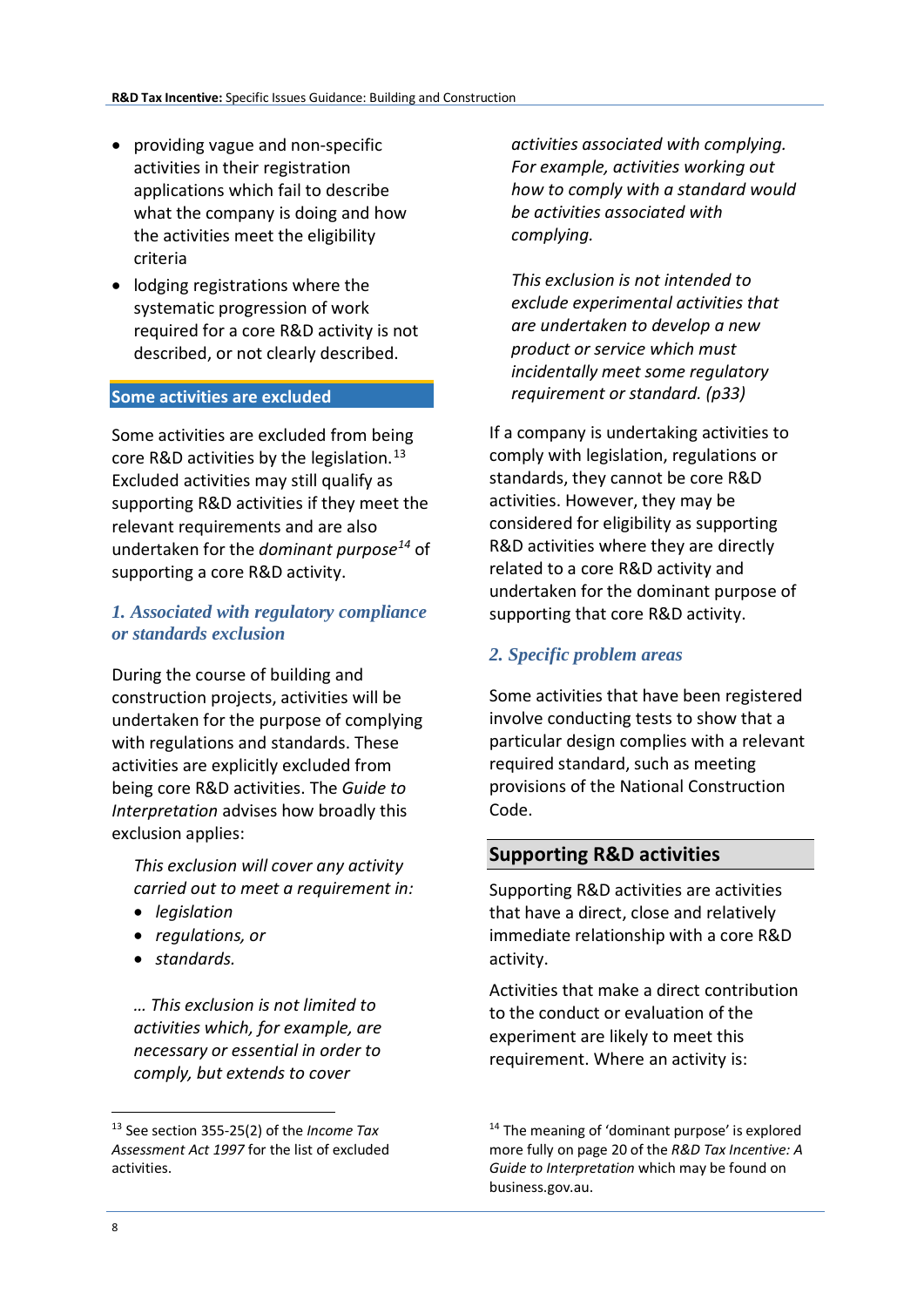- excluded from being a core R&D activity
- one that produces goods or services, or
- one that is directly related to producing goods or services

that activity will only be a supporting R&D activity if it is undertaken for the dominant *purpose* of supporting a core R&D activity. *Dominant purpose* means the ruling, prevailing or most influential purpose.

Examples of where a supporting R&D activity may be identified in the building and construction sector, where the correlating core R&D activity exists, could include the:

- manufacture of prototype materials for experimental testing
- transportation of materials for the purpose of experimental testing
- use of predictive modelling software activities that inform the design of an eligible experimental activity.[15](#page-8-0)

Some activities are excluded from being core R&D activities by the legislation. However, some excluded activities may in fact be supporting activities, but only in certain circumstances.

### *1. Specific problem areas*

Some activities that are claimed to be supporting R&D activities in registrations are not described with sufficient clarity to understand how those activities meet the

eligibility requirements. These requirements are described below.

## *2. Directly, close and relatively immediate relationship to a core R&D activity*

When identifying a supporting R&D activity, a company needs to consider whether the activity has a direct, close and relatively immediate relationship with one or more components of the systematic progression of work in an eligible core R&D activity. Activities that make a direct contribution to the conduct or evaluation of the experiment are likely to meet this requirement.

'Directly related' means more than simply being in the same project or supporting the same project. The relationship must be directly associated with the experimental activity.

Activities that generally support the construction project do not become supporting R&D activities simply because a core R&D activity is undertaken as part of the same construction project.

The description in the registration form must clearly explain what the claimed supporting R&D activity is and how it is directly related to the systematic progression of work in an eligible core R&D activity.

### *3. Undertaken for the dominant purpose of supporting a core R&D activity*

Activities conducted in the building and construction industry mostly produce goods and services<sup>[16](#page-8-0)</sup> or are directly

<span id="page-8-0"></span><sup>&</sup>lt;sup>15</sup> These examples are not prescriptive and are offered for illustrative purposes only. The full eligibility criteria must be considered for each activity that is being self-assessed for eligibility as a supporting R&D activity, including, where necessary, whether the dominant purpose test is satisfied.

<sup>&</sup>lt;sup>16</sup> In the context of the legislation the term 'services' refers to the application of a person's professional expertise, such as professional advice on a topic. It does not refer to transport, communications or to municipal services such as electricity, water or sewage.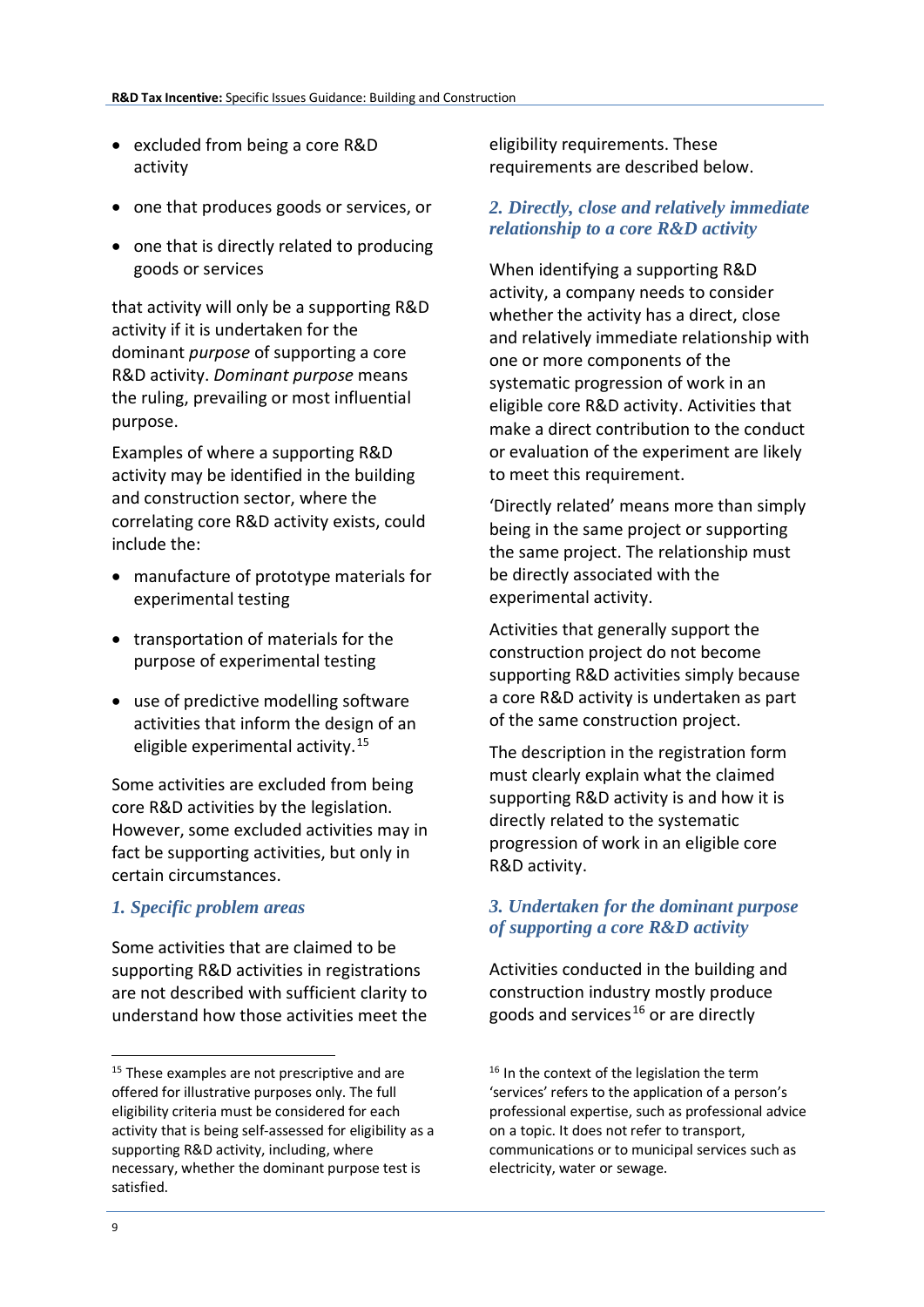related to the production of goods or services. This means that for an activity to be a supporting R&D activity it is very likely that it will also need to meet the dominant purpose test. This test requires the company to identify and genuinely assess all its reasons for conducting the activity. If the dominant reason is to genuinely support a core R&D activity, then the activity will have passed this test. As with all criteria under the *R&D Tax Incentive*, documentation generated at the time must be maintained to show how the company arrived at its conclusion.<sup>[17](#page-9-0)</sup>

Where a claimed supporting R&D activity is required to meet the dominant purpose test, the description in the registration form needs to provide sufficient detail to enable the reader to understand the scope of the activity so that the department's consideration of the dominant purpose can commence.

# **Documentation generated at the time and record keeping**

If a company does not have evidence that was generated at the time an activity was conducted, or before in the case of planning documents, showing that it met all the eligibility criteria, then that activity is not eligible. This is a basic step in any company's self-assessment of eligibility.

The Administrative Appeals Tribunal has consistently found that claimed R&D activities without evidence that substantiates eligibility are not eligible. For example, it has stated that an 'applicant cannot succeed in establishing [the eligibility] requirements in the absence of detailed documentation recording the process of each activity as it develops' (*[Docklands Science Park Pty Ltd](http://www.austlii.edu.au/cgi-bin/sinodisp/au/cases/cth/AATA/2015/973.html?stem=0&synonyms=0&query=docklands%23_blank)* 

## *[v Innovation Australia \[2015\] AATA 973](http://www.austlii.edu.au/cgi-bin/sinodisp/au/cases/cth/AATA/2015/973.html?stem=0&synonyms=0&query=docklands%23_blank)* at 63).

When a company is self-assessing whether activities are eligible R&D activities, it cannot simply assert or effectively argue that it thinks an activity was eligible if it does not have evidence to support its self-assessment. If it does not have evidence to substantiate eligibility of an activity, then it will not be reasonably justifiable to register that activity or claim expenditure for it.

Documentation and records must demonstrate that all eligibility requirements are met and particularly:

- show how the experiments were undertaken
- show how the company assessed that the outcome of the activities could not be known or determined in advance
- be sufficient to verify the:
	- o amount of the expenditure incurred on the registered activities, and
	- o relationship of the expenditure to the activities
- show how non-experimental activities directly support experiments and, where necessary, were conducted for the dominant purpose of supporting experiments
- show how expenditure was apportioned between eligible R&D activities and non-R&D activities.

It is the company's responsibility to demonstrate that it has used reasonable methods to differentiate between expenditure on R&D activities and expenditure on non-R&D activities.

*[Interpretation](https://www.business.gov.au/%7E/media/Business/RDTI/Research-and-development-tax-incentive-guide-to-interpretation-PDF.ashx?la=en)* which is available on [business.gov.au.](https://www.business.gov.au/assistance/research-and-development-tax-incentive)

**.** 

<span id="page-9-0"></span><sup>&</sup>lt;sup>17</sup> More information on the dominant purpose test is available in the *[R&D Tax Incentive: A Guide to](https://www.business.gov.au/%7E/media/Business/RDTI/Research-and-development-tax-incentive-guide-to-interpretation-PDF.ashx?la=en)*